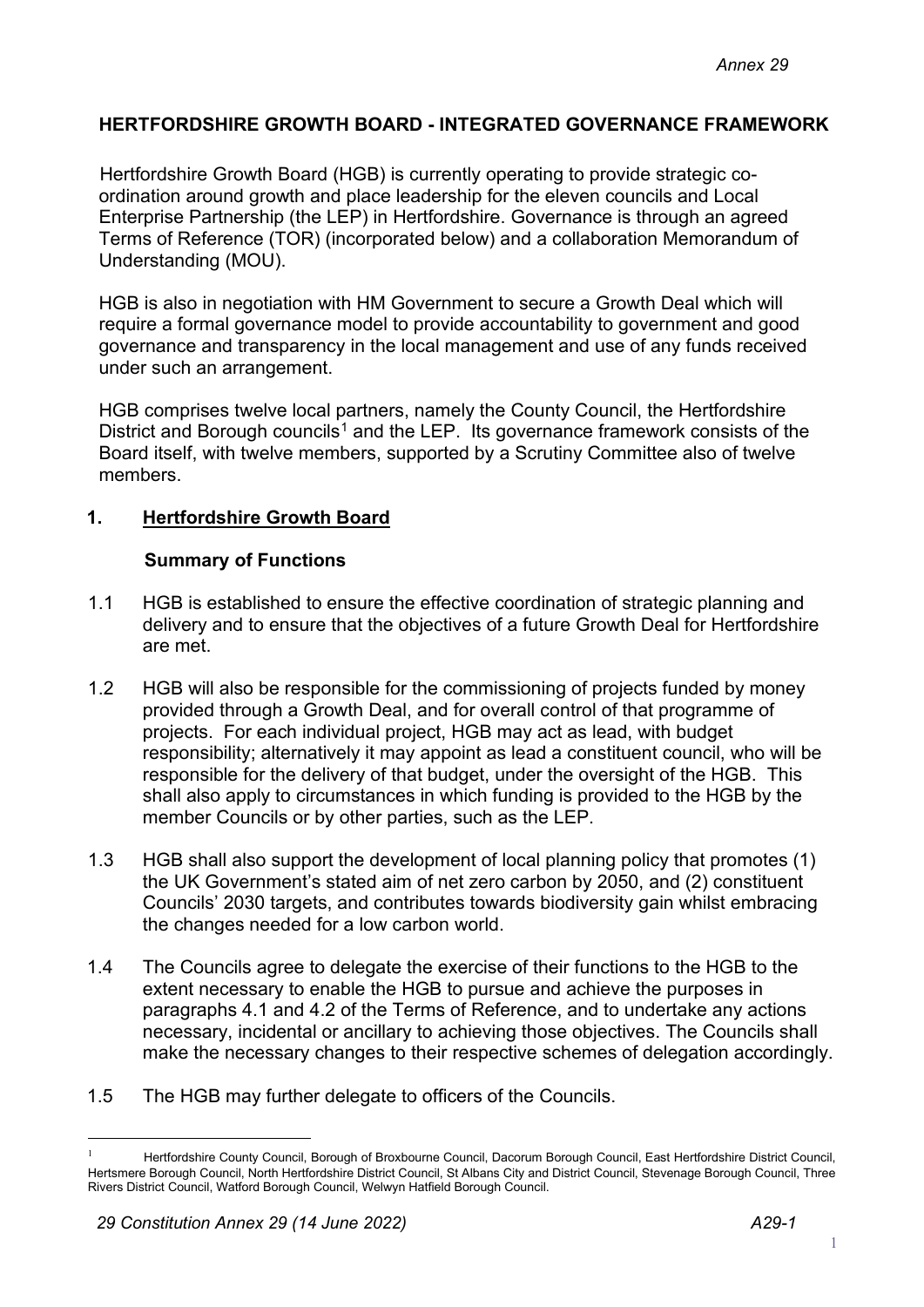- 1.6 The HGB will consider any reports and recommendations from the HGB Scrutiny Committee as appropriate.
- 1.7 The HGB shall develop its own Forward Plan.

## **Terms of Reference and Standing Orders**

1.8 The HGB's Terms of Reference and Standing Orders are set out in Appendix 1 and the accompanying Annex.

## **2. HGB Scrutiny Committee**

#### **Summary of Functions**

- 2.1 The HGB Scrutiny Committee has delegated authority to exercise the following functions:
	- a. Advise the HGB in connection with the achievement of the functions set out at paragraph 1 above;
	- b. Prepare and submit reports and/or recommendations to the HGB; and
	- c. Carry out all other statutory scrutiny functions in relation to the HGB.

### **Terms of Reference and Standing Orders**

2.2 The HGB Scrutiny Committee's Terms of Reference and Standing Orders are set out in Appendix 2 and the accompanying Annex.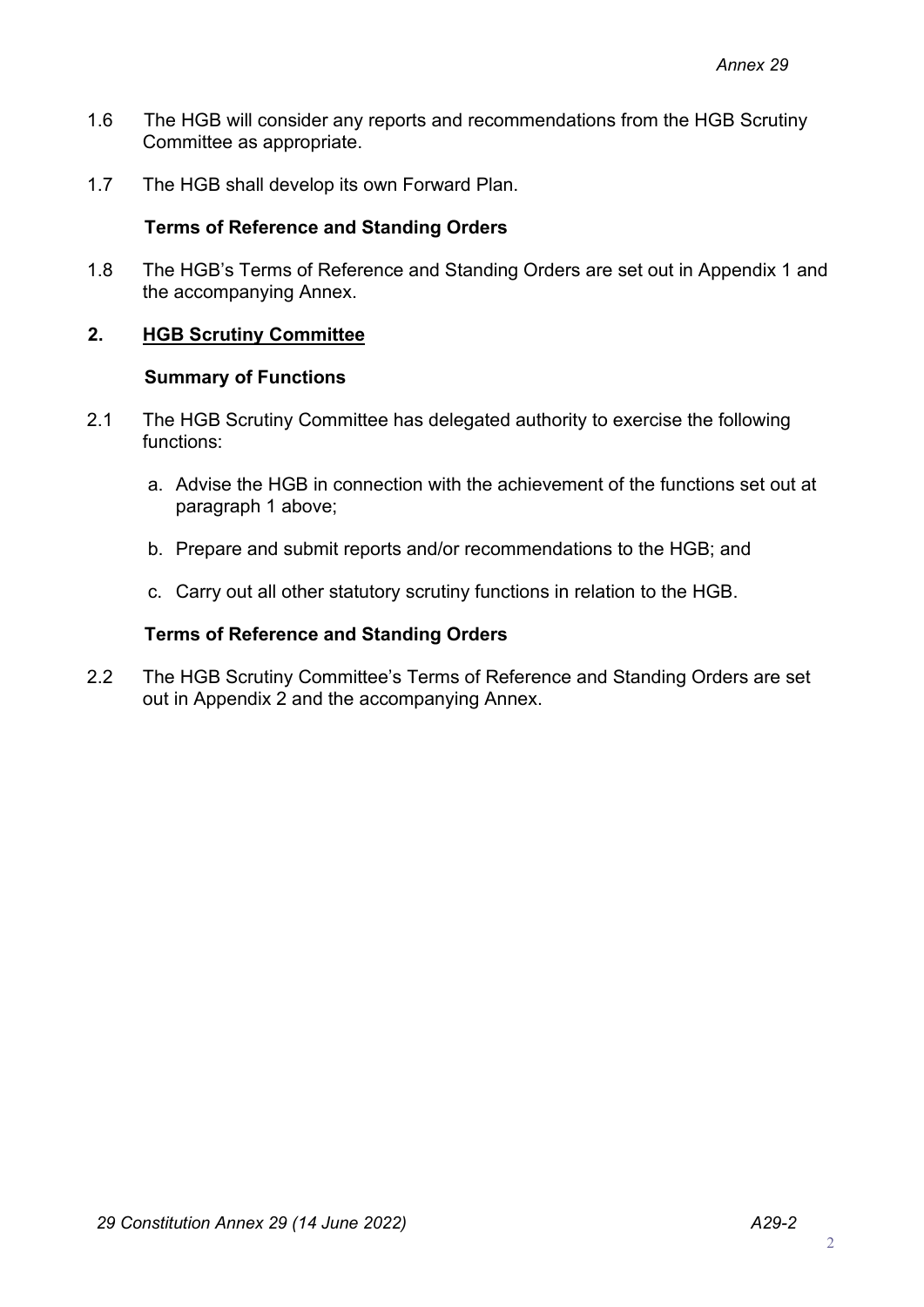## **Appendix 1**

# **TERMS OF REFERENCE OF THE HERTFORDSHIRE GROWTH BOARD**

### **1. Parties**

Hertfordshire County Council Borough of Broxbourne Council Dacorum Borough Council East Hertfordshire District Council Hertsmere Borough Council North Hertfordshire District Council St Albans City and District Council Stevenage Borough Council Three Rivers District Council Watford Borough Council Welwyn Hatfield Borough Council Hertfordshire Local Enterprise Partnership (LEP)

# **2. Status**

2.1 The Hertfordshire Growth Board (HGB) has been established by Hertfordshire County Council and the District and Borough Councils listed above. It is a joint committee of these Councils, established by the Councils under sections 101 and 102 of the Local Government Act 1972, section 9EB of the Local Government Act 2000 and pursuant to the Local Authorities (Arrangement for the Discharge of Functions) (England) Regulations 2012.

### **3. Membership**

- 3.1 Twelve members, comprising one elected member from each Council (anticipated to be the Leader/Directly Elected Mayor of each Council) with full voting rights, and a member nominated by the LEP (anticipated to be the Chair of the LEP) who is a co-opted non-voting member. The elected members shall be obliged to have due regard to the representations made by the LEP member.
- 3.2 Each constituent council may appoint a substitute from time to time. The substitute member shall have the same rights of speaking and voting at the meetings as the member for whom the substitution is made.
- 3.3 The HGB, with the agreement of its members, may co–opt other non-voting members to its membership where it is considered conducive to the effective consideration of any matter.
- 3.4 The HGB may appoint representatives to other outside bodies of which the HGB has membership.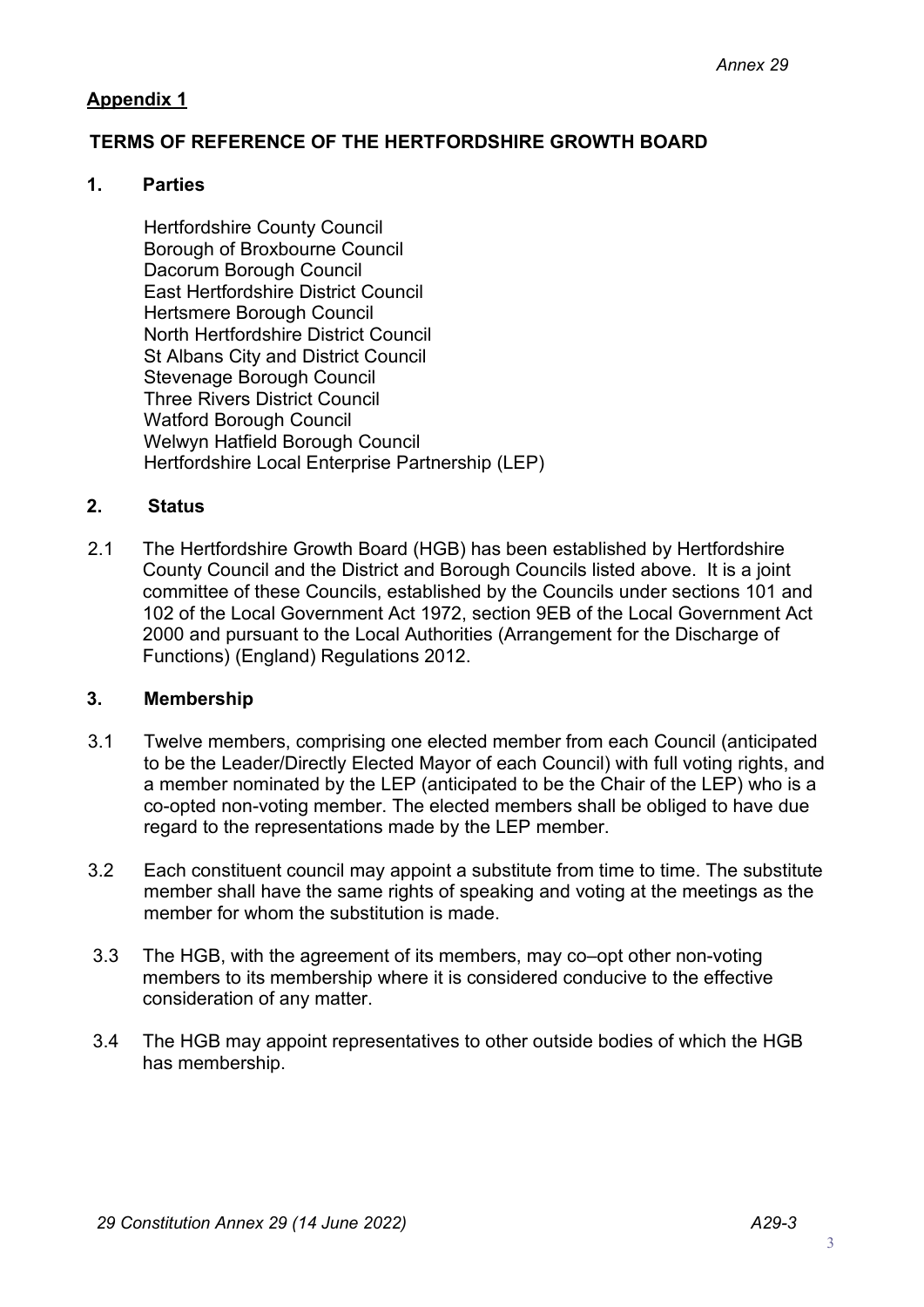## **4. Functions**

### General Functions

- 4.1 The HGB has delegated authority to exercise the following functions:
	- a. Exercising strategic direction, monitoring, delivery and co-ordination of current and future Growth Board strategy, programmes and implementation of any Growth Deal Project;
	- b. Effective place leadership, ensuring that interests relating to spatial planning, economic prosperity, infrastructure provision, health provision, sustainability and climate change mitigation are effectively taken into account, coordinated and incorporated in place-making, in order to safeguard and maintain Hertfordshire's unique quality of life and prosperity;
	- c. Securing strategic collaboration and delivery across the councils and with the LEP in accordance with the policy objectives of the partner organisations;
	- d. Acting as the place leadership body for Hertfordshire that may act as a single voice to Government (and other national and sub-national bodies) on issues relevant to its ambit;
	- e. Coordinating the prioritisation of Growth Board funding from devolved and other funding sources for infrastructure schemes, to ensure that decisions are made in one place and supported by all relevant partners and stakeholders;
	- f. Promoting and lobbying for Hertfordshire's interests and for funding;
	- g. Oversight, accountability for and prioritisation of the Growth Board Growth fund;
	- h. To bring together the work of the emerging South West Herts Joint Planning and North, East and Central Herts Joint Planning groups, ensure strategic infrastructure requirements are identified and fed into the Hertfordshire Infrastructure and Funding prospectus.
	- i. To maintain a current understanding of infrastructure needs through the Hertfordshire Infrastructure and Funding prospectus and other sources so key infrastructure priorities needed to support economic and housing growth can be determined
	- j. To maintain particular focus on the successful regeneration of Hertfordshire's New Towns, the health of Town Centres and development and delivery of new Garden Towns and Communities.

#### Specific Functions

- 3.2 The HGB also has delegated authority to:
	- a. Approve single position statements in relation to strategic Growth Deal issues;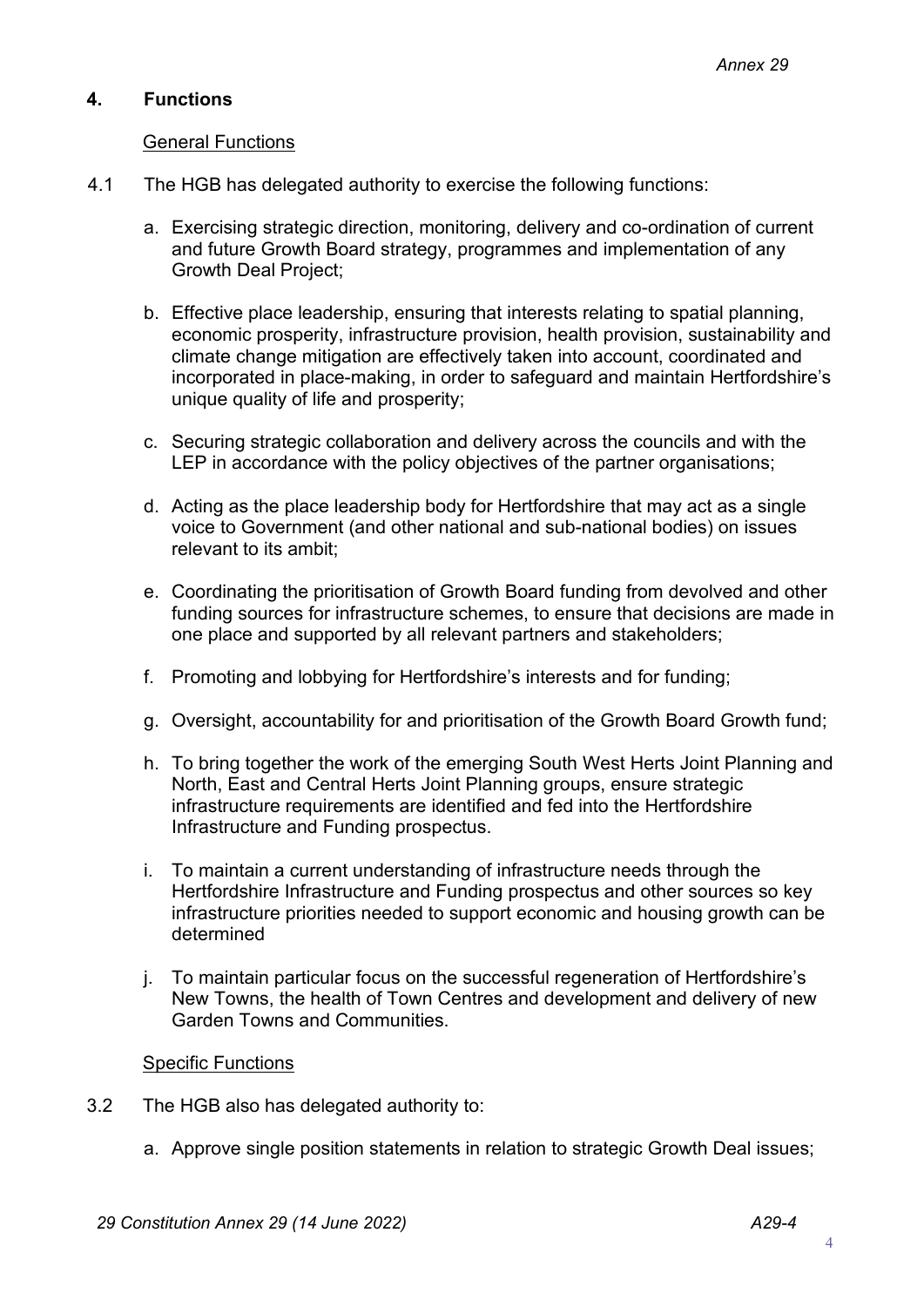- b. Approve projects, including the allocation of project funding, which fall within the ambit of a future Growth Deal agreement;
- c. Approve the major priorities under the auspices of a future Growth Deal;
- d. Approve plans and strategies necessary or incidental to the implementation of a Growth Deal; and
- e. Consider recommendations from the HGB Scrutiny Committee.
- 3.3 For the avoidance of doubt, the following non-executive and executive functions of the constituent Councils (and where applicable, the LEP) are excluded from the delegations to the HGB:
	- a. Statutory planning functions;<sup>[2](#page-4-0)</sup>
	- b. Statutory housing functions;
	- c. Statutory functions relating to economic development;
	- d. Statutory highways and transport functions;
	- e. Matters incidental to the exercise of the above functions.

## **5. Professional and Administrative Support**

- 5.1 Hertfordshire County Council shall act as the accountable body for the HGB in respect of financial matters and its financial procedure rules will apply in this context. It will provide Section 151 and Monitoring Officer roles to the Committee in accordance with its internal procedures.
- 5.2 Hertfordshire County Council's Director of Finance (Section 151 Officer) will provide the HGB with quarterly financial reports for funding that has been allocated directly to Hertfordshire County Council as the Accountable Body. These reports will provide the HGB with an overview of the funds spent and funds committed against funds allocated.
- 5.3 For those programmes and funding streams where another local authority is the Accountable Body, the relevant Section 151 Officer will provide the financial and performance information to the County Council's Section 151 Officer, for integration into the quarterly reporting process.
- 5.4 Committee management and administrative support to the HGB will be provided by Hertfordshire County Council.
- 5.5 The lead role on projects shall be determined by the HGB, subject to the guiding principle that the lead council should normally be the Council primarily responsible for the service in question for their area. The procurement and other rules of the lead council will apply in respect of projects.

<span id="page-4-0"></span><sup>&</sup>lt;sup>2</sup> This includes acting as Local Planning Authority on strategic planning matters, applications, approval and designation, consultations/referendums revocation (or recommend revocation of) neighbourhood plans, Article 4 Directions and orders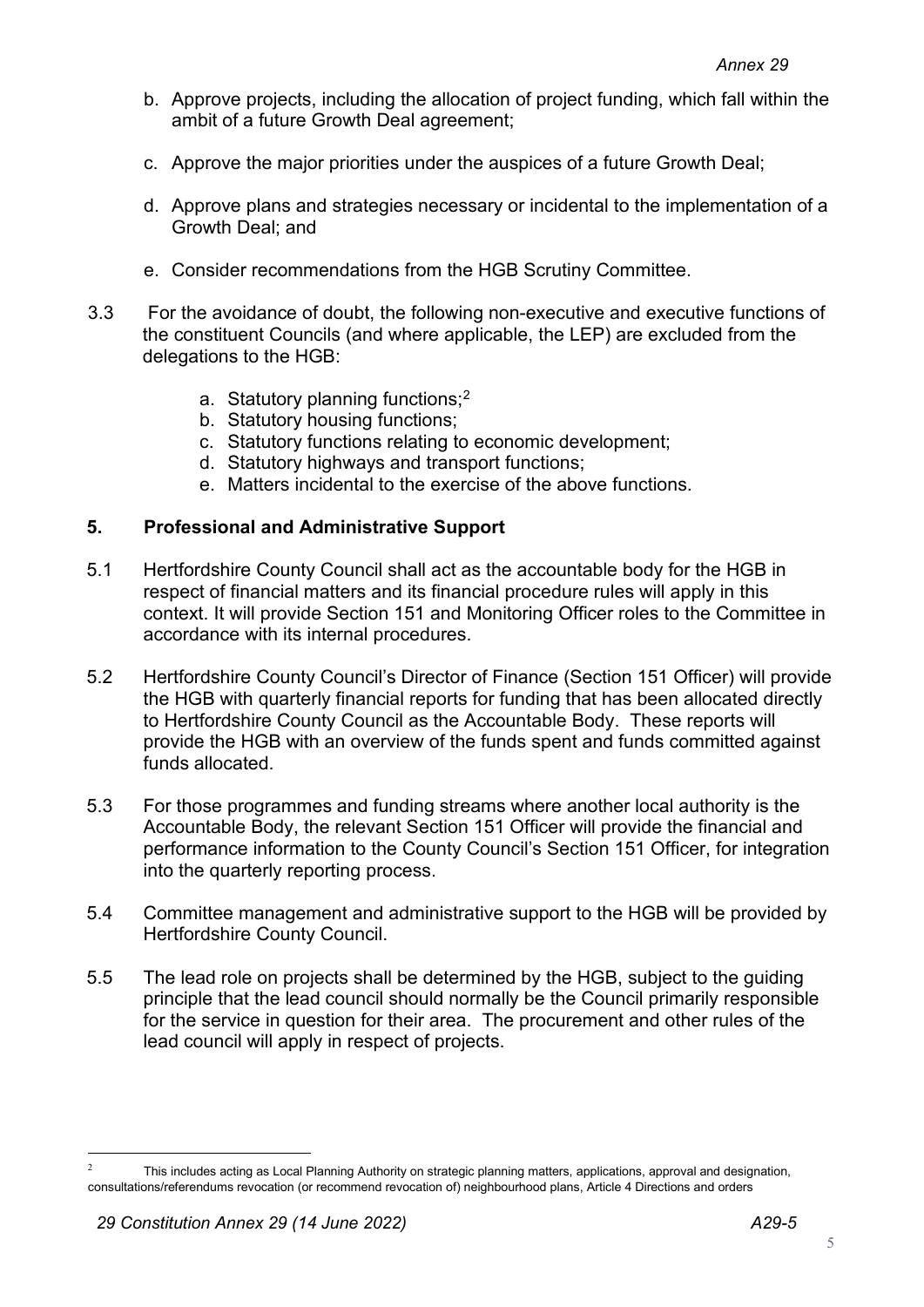## **6. Standing Orders**

6.1 The HGB will be governed by the Standing Orders set out in Annex A attached to these Terms of Reference.

## **7. Advisory Sub-Groups**

- 7.1 The HGB may establish Programme Boards/Advisory Sub-Groups to oversee specific work programmes or broader thematic areas as required. Programme Boards/Sub-Groups, reporting into the HGB, will be managed in accordance with separate terms of reference as agreed by the HGB.
- 7.2 The role, remit and membership of Programme Boards/Advisory Sub-Groups will be reviewed regularly to ensure they remain flexible to the demands of ongoing and new programmes of work.

### **8. Withdrawal**

- 8.1 The firm intention is that HGB will continue until the programme is completed. Recognising the very serious implications of withdrawal from the HGB for the delivery of any Growth Deal programme, if a Council decides to withdraw from its role within HGB, it commits to sharing this with HGB members at the earliest possible opportunity, and to entering into constructive discussions to avoid this happening or to reach a way forward.
- 8.2 In all cases:
	- a. A minimum of six months' prior notice shall be given before withdrawal; and
	- b. Withdrawal shall take effect from the beginning of the financial year.

### **9. Costs**

- 9.1 The costs of running the HGB will be funded from the HGB Growth Fund in combination with officer time contributions from constituent councils.
- 9.2 Each Council makes a legally binding commitment that, should it withdraw from the HGB, it shall pay all additional costs (such as increased project costs) that fall to be met by the other partner Councils that are reasonably attributable to that withdrawal. This could include, for example, the costs that are locked in to projects that have already been committed to, or the costs of dissolving integrated officer and Member arrangements and re-establishing independent arrangements.

### **10. Dispute Resolution**

10.1 This section 10 governs disputes which may arise between the members and former members (including the LEP member, but not including any other co-opted member) in relation to these Terms of Reference or the Standing Orders of the HGB, or the decisions or operations of the HGB (a Dispute).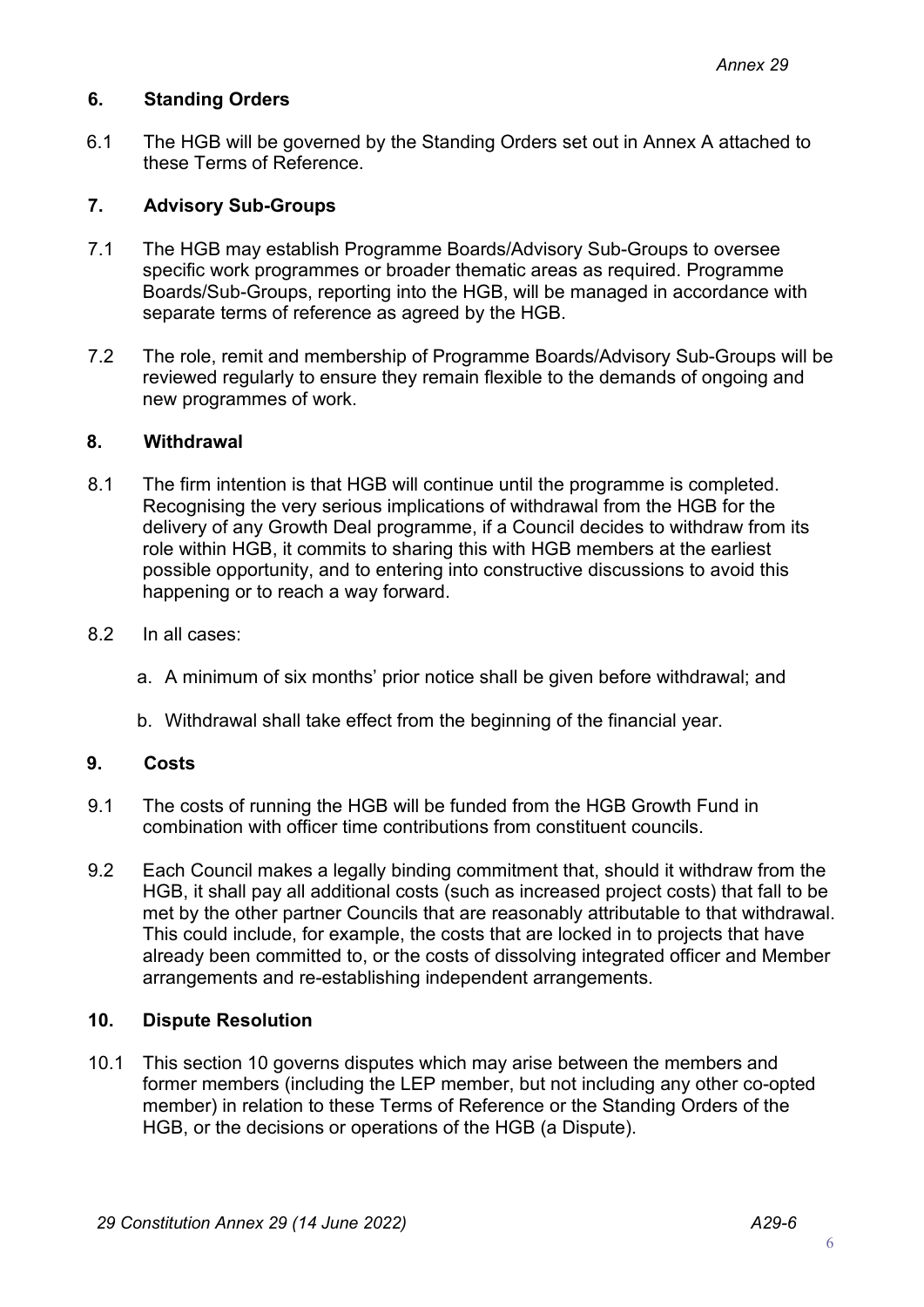10.2 Each member as defined in paragraph 10.1 shall be entitled to refer a Dispute to the Heads of Paid Service of the member Councils and the Chief Executive of the LEP (together the Dispute Panel), who shall seek to agree a resolution. If the Dispute Panel is unable to resolve the matter within 1 month of it being referred to them, it shall agree any further dispute resolution procedure that it deems appropriate. This may include but is not limited to mediation via the Centre for Effective Dispute Resolution (CEDR).

## **Annex A to Appendix 1**

# **HERTFORDSHIRE GROWTH BOARD STANDING ORDERS**

#### **1. Membership**

- 1.1 The HGB will have a voting membership of eleven, each Council being entitled to appoint one voting member.
- 1.2 The HGB may agree to co–opt other non-voting members to its membership where it is considered conducive to the effective consideration of any matter.

#### **2. Alternate or Substitute Members**

- 2.1 Each Council will be entitled to appoint from time to time one named alternate or substitute member who may act in all aspects as a voting member of the HGB in the absence of the voting member appointed.
- 2.2 The LEP and any other co-opted members will be entitled to nominate an alternate or substitute member to act in the absence of their principal co-opted member.
- 2.3 Subject to the discretion of the Chair, the relevant member shall notify the HGB at least 1 hour in advance of the relevant meeting of the identity of their substitute.

### **3. Term of Office**

- 3.1 The term of office of voting and alternate or substitute voting members shall end:
	- a. if rescinded by the appointing Council; or
	- b. if the member ceases to be a member of the appointing Council.
- 3.2 The LEP member and any co-opted members may at any time ask the HGB to replace their nominated co-opted member and alternate or substitute member by way of further nomination.

### **4. Appointment of Chair and Vice-Chair**

4.1 The HGB shall appoint a Chair and two Vice-Chairs at its first meeting. At the time of appointing the Vice-Chairs, the HGB shall decide which of them takes priority if the Chair is absent and both of them are present.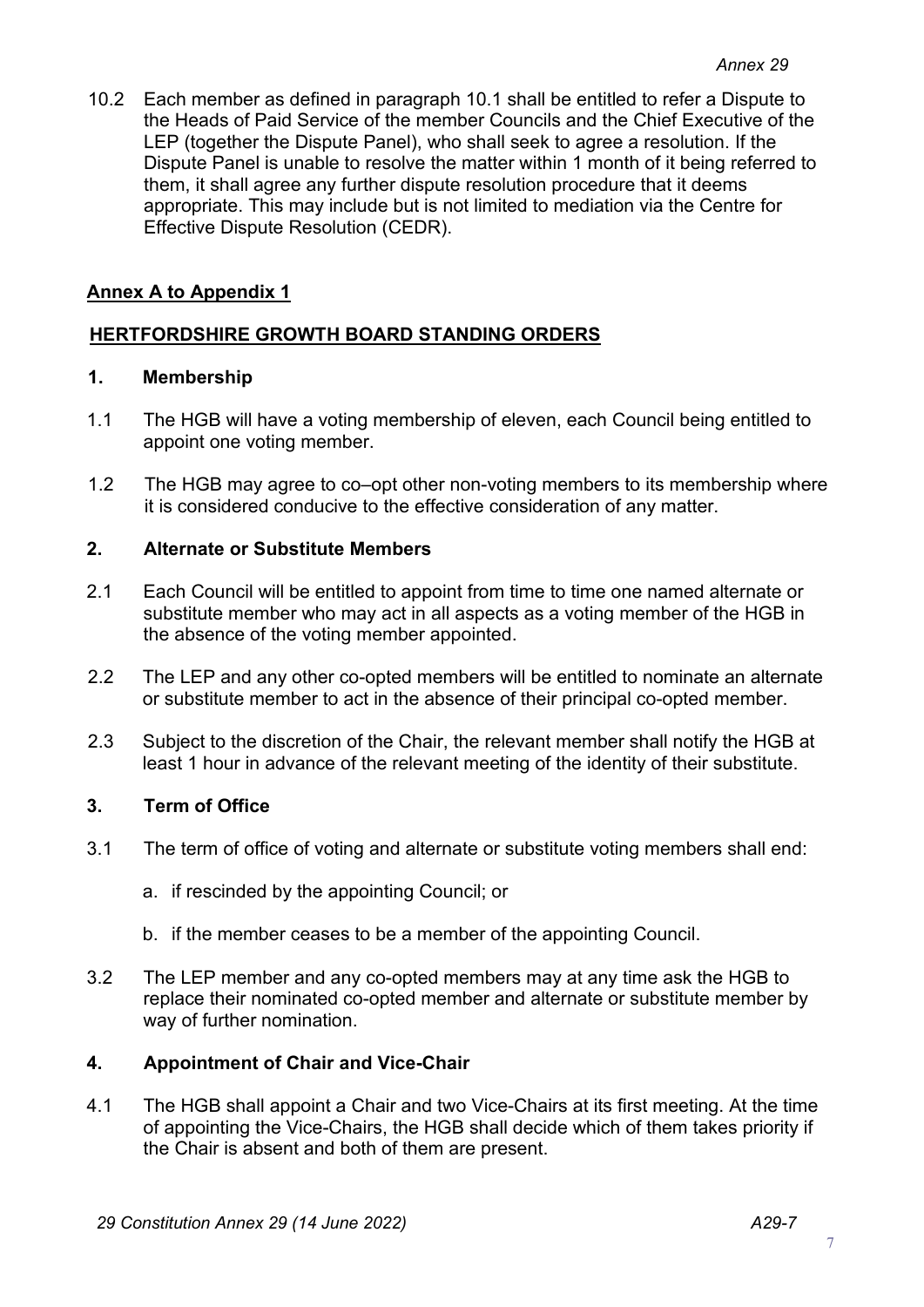- 4.2 The appointment of the Chair described in 4.1 shall be for a term up to the first meeting of the HGB that follows both the 2021 local elections and the 2021 Annual Meetings of the constituent Councils (the **Post-Election Meeting**). At the Post-Election Meeting, the Board may either re-appoint the same member as Chair or appoint a new Chair for a term of two years. Save in the above case, the Chair shall serve a single consecutive term of two years.
- 4.3 There shall be no term limits for Vice-Chairs.
- 4.4 The co-opted members of the HGB shall not act in the role of either the Chair or the Vice-Chair of the HGB.

### **5. Quorum**

- 5.1 The quorum for meetings of the HGB will be 9 voting members.
- 5.2 If there is no quorum at the published start time for the meeting, a period of ten minutes will be allowed, or longer, at the Chair's discretion. If there remains no quorum at the expiry of this period, the meeting will be declared null and void.
- 5.3 If there is no quorum at any stage during a meeting, the Chair will adjourn the meeting for a period of ten minutes, or longer, at their discretion. If there remains no quorum at the expiry of this period, the meeting will be closed and the remaining items will be declared null and void.

### **6. Member Conduct**

- 6.1 HGB members appointed by the eleven Councils shall be bound by the Code of Conduct of their nominating authority. The HGB member appointed by the LEP (and those nominated by other co-opted members) will be bound by the Code of Conduct of Hertfordshire County Council.
- 6.2 If a member persistently disregards the ruling of the Chair, or person presiding over the meeting, by behaving improperly or offensively or deliberately obstructs business, the Chair, or person presiding over the meeting, may move that the member be not heard further. If seconded, a vote will be taken without discussion.
- 6.3 If the member continues to behave improperly after such a motion is carried, the Chair, or person presiding over the meeting, may move that either the member leaves the meeting or that the meeting is adjourned for a specified period. If seconded, a vote will be taken without discussion.

# **7. Notice of and Summons to Meetings**

- 7.1 Notice will be given to the public of the time and place of any meeting of the HGB in accordance with the Access to Information rules of the Council providing HGB secretariat functions.
- 7.2 At least seven clear working days before a meeting, a copy of the agenda and associated papers will be sent to every member of the HGB. The agenda will give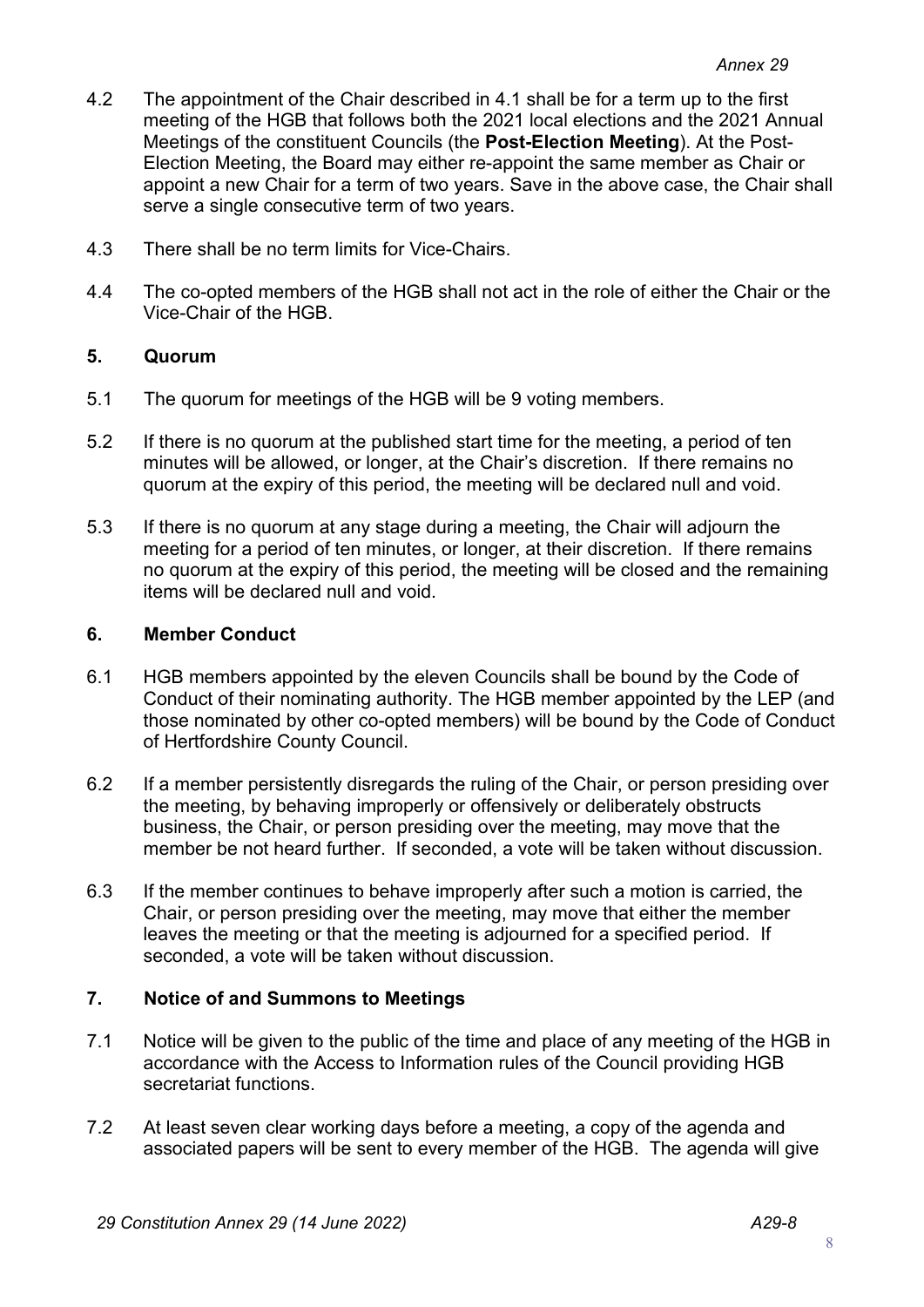the date, time and place of each meeting and specify the business to be transacted, and will be accompanied by such details as are available.

## **8. Meeting Frequency**

- 8.1 The HGB will meet on at least a quarterly basis, or as determined by the HGB, with one of those meetings acting as the annual meeting.
- 8.2 Extraordinary Meetings may be summoned by (i) the Chair, or (ii) any nine councils writing to the Chair to request one. The notice from the Chair or the letter from the nine councils shall state the business of the meeting, and no other business shall be considered.

### **9. Virtual Meetings**

- 9.1 The following provisions shall apply to meetings which are scheduled during the period that **The Local Authorities and Police and Crime Panels (Coronavirus) (Flexibility of Local Authority Police and Crime Panel Meetings) (England and Wales) Regulations 2020**, or such other legislation as permits meetings to take place remotely, remain in force.
- 9.2 The HGB may hold any meeting remotely using Zoom, Microsoft Teams, or any other suitable platform, and may live-stream the meeting.
- 9.3 Where it elects to do so, notice of this shall be given to the public in advance, and the platform used shall enable the public to see and hear the proceedings. A link will be made available to enable members of the public whose questions have been selected in accordance with Standing Order 12 to address the HGB. Where a public questioner is unable to access the meeting, or cannot be heard by the Members during the time allocated for his or her question, the Chair shall have discretion to move on to deal with another question, or if the question is the last to be heard, to move on to other business.
- 9.4 Voting shall be managed by the Chair, by either (i) requiring members to vote using the applicable poll function, (ii) requiring members to vote orally in turn, or (iii) any other convenient method.
- 9.5 Where the public and press are excluded under Standing Order 16, members will be required to confirm that there are no other persons present with them who are not entitled to hear or see the proceedings.
- 9.6 The Quorum provisions at paragraph 5 shall apply equally to virtual meetings.

## **10. Voting**

- 10.1 Before taking any decision, the local authority members of the HGB will have due regard to the advice and opinions expressed by the LEP member and other coopted members.
- 10.2 HGB members commit to seek, where possible, to operate on the basis of consensus.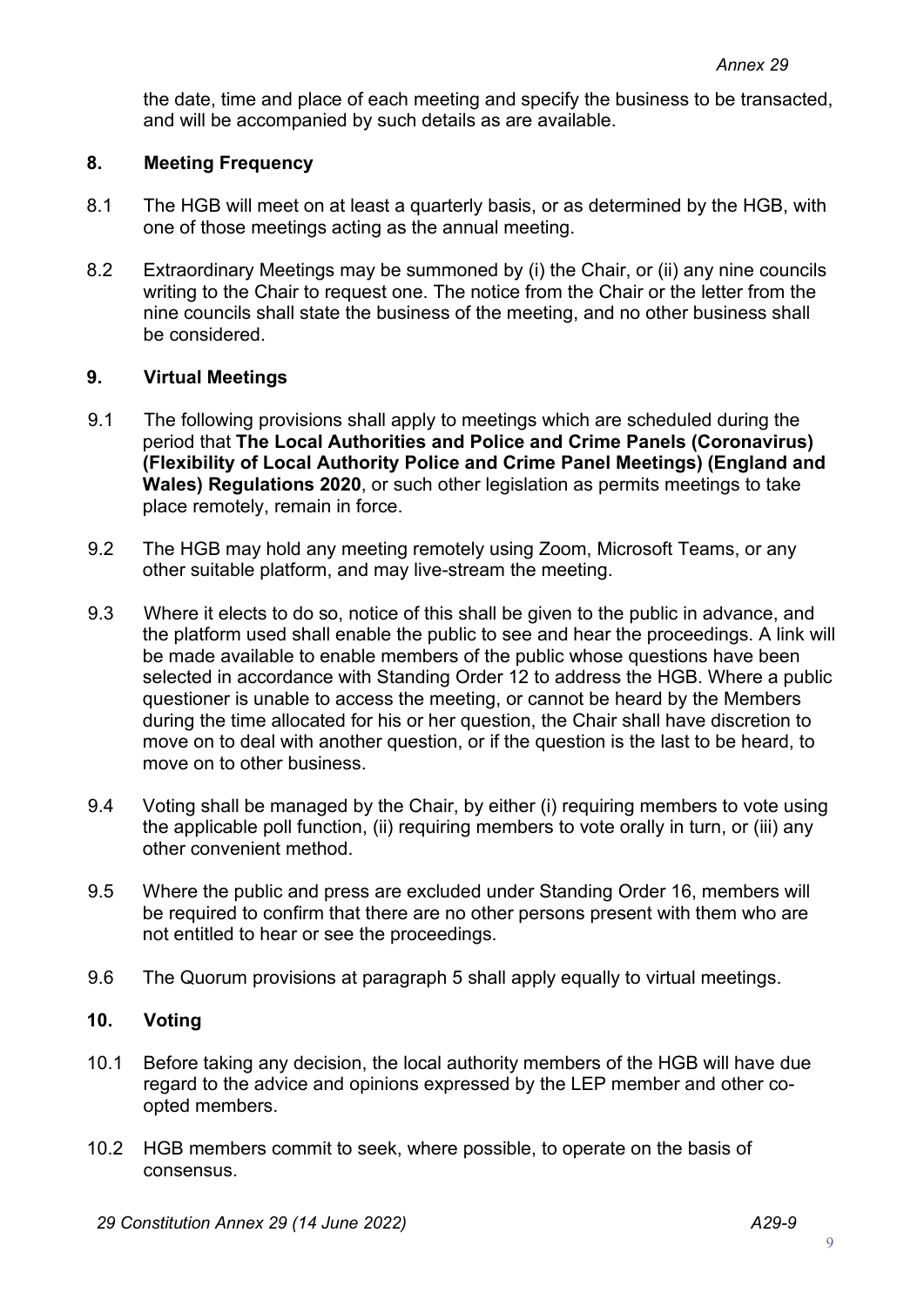- 10.3 Should it not be possible in a specific instance to find a consensus, the issue shall stand deferred to a later meeting of the HGB. At the next meeting, a vote will be again taken and, if a consensus is still not achievable, the decision will be made on the basis of a simple majority.
- 10.4 The Chair shall have a casting vote; however, the convention of the HGB is that the Chair shall not exercise this.

## **11. Reports from the HGB Scrutiny Committee**

11.1 The HGB will receive reports and recommendations from the HGB Scrutiny Committee as appropriate and the Chair of the HGB Scrutiny Committee, or a nominated representative on his or her behalf, will be entitled to attend meetings of the HGB to present them.

### **12. Questions by the Public and Public Speaking**

- 12.1 At the discretion of the Chair, members of the public may ask questions at meetings of the HGB. This standard protocol is to be observed by public speakers:
	- (a) There shall be a maximum of six public questions in each meeting, subject to a time limit of 30 minutes. Questions will be addressed on a first-come-firstserved basis with reference to when they were submitted to the HGB, save that questions which in the opinion of the Chair are vexatious shall not be addressed;
	- (b) Notice of the question should be submitted to the Chief Legal Officer of Hertfordshire County Council by 10am at least five working days before the meeting, stating to whom the question is to be put;
	- (c) Questions must be limited to a maximum of 300 words;
	- (d) Answers will be given in writing and will be published on the HGB website by 5pm on the day preceding the relevant meeting;
	- (e) With the Chair's permission, the questioner may ask a supplementary question relevant to the original question (or its answer). The questioner's supplementary question must not last longer than two minutes. The answer to the supplementary question may be: (i) an oral answer lasting no more than three minutes; or (ii) where the desired information is contained in a publication of the Council, a reference to that publication; or (iii) in writing (to be available within seven days);or (iv) a combination of the above;
	- (f) Questioners will not be permitted to raise the competence or performance of a member, officer or representative of any partner on the HGB, nor any matter involving exempt information (normally considered as 'confidential');
	- (g) Questioners cannot make any abusive or defamatory comments, or raise points which in the opinion of the Chair are vexatious;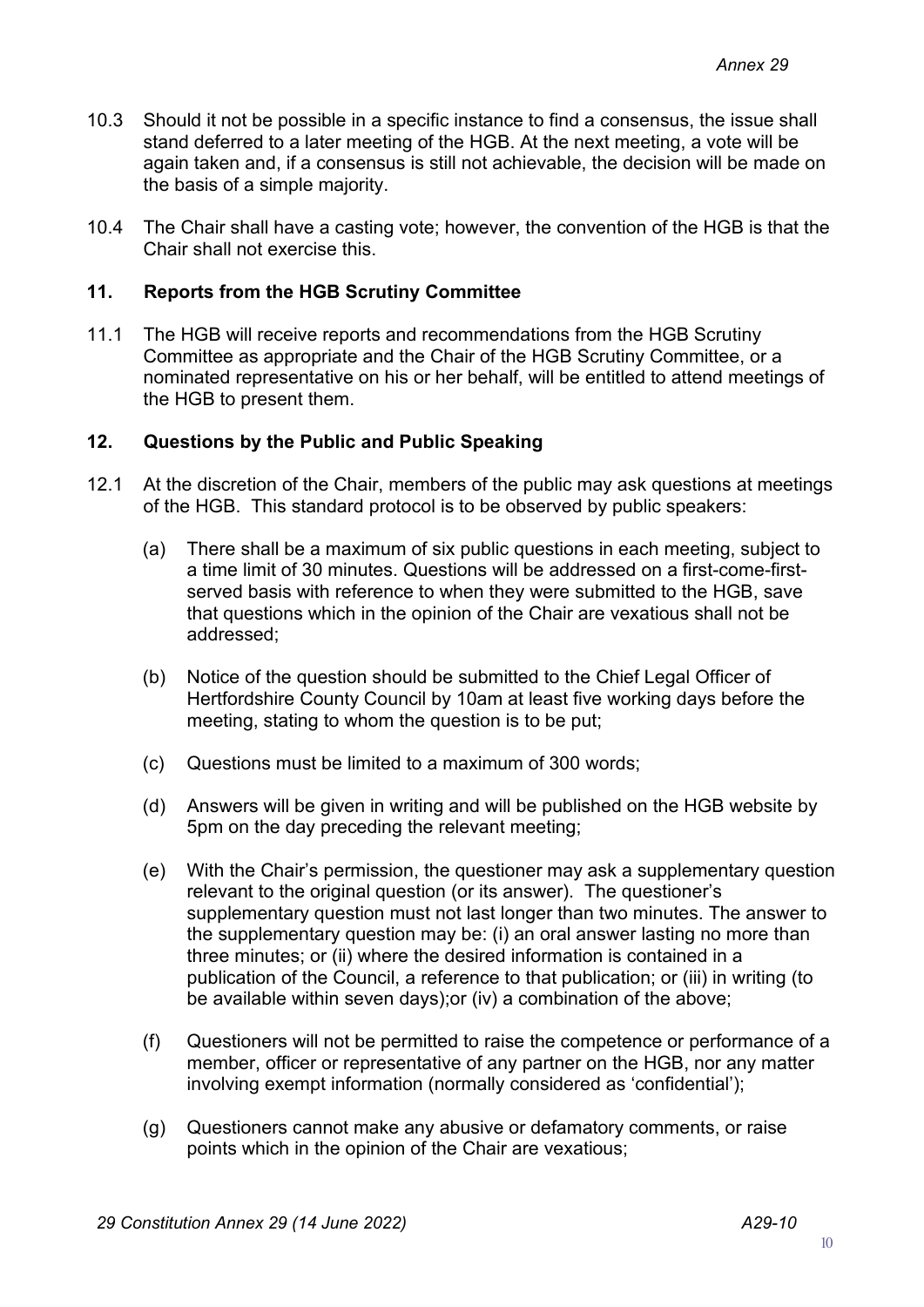- (h) If any clarification of what the questioner has said is required, the Chair will have the discretion to allow other HGB members to ask questions;
- (i) The questioning member will not be permitted to participate in any subsequent discussion and will not be entitled to vote;
- (j) In the event that one of the questions considered by the Chair is duplicated by later questions, it may be necessary for a spokesperson to be nominated to put forward the question on behalf of other questioners. If a spokesperson cannot be nominated or agreed, the questioner of the first such question received will be entitled to put forward their question; and
- (k) Questions should relate to items that are on the agenda for discussion at the meeting in question. The Chair will have the discretion to allow questions to be asked on other issues.

### **13. Petitions**

- 13.1 At the discretion of the Chair, members of the public may submit and present petitions to the HGB. This standard protocol is to be observed by petitioners:
	- (a) Petitions should include a clear statement of the petition organiser's concerns and what they would like the HGB to do;
	- (b) Petitions must relate to something which is within the responsibility of the HGB, or over which it has influence;
	- (c) Petitions must include the name and contact details of the petition organiser;
	- (d) Petitions must include at least 500 signatures of people living or working in Hertfordshire. Petitions below this threshold will not be presented to the HGB, but HGB members will be notified of them as long as they contain at least 50 signatures;
	- (e) Petitions must be submitted either (i) in hard copy, or (ii) via the HGB epetition platform, in the format prescribed on the HGB portal, at least 10 clear working days before the date of the meeting. Petitions shall be administered by the Democratic Services Team of Hertfordshire County Council;
	- (f) Subject to the discretion of the Chair, a maximum of two petitions will be considered at any one meeting;
	- (g) Petition organisers will be permitted to present their petitions to the meeting and will be allowed to address the meeting for a maximum of three minutes;
	- (h) Where more than one petition is received in time for a particular meeting and they are considered by the Chair as supporting the same outcome or being broadly similar in intent, it may be necessary for a spokesperson to be nominated and present the petitions. If a spokesperson cannot be nominated or agreed, the petition organiser of the first petition received will be entitled to present their petition;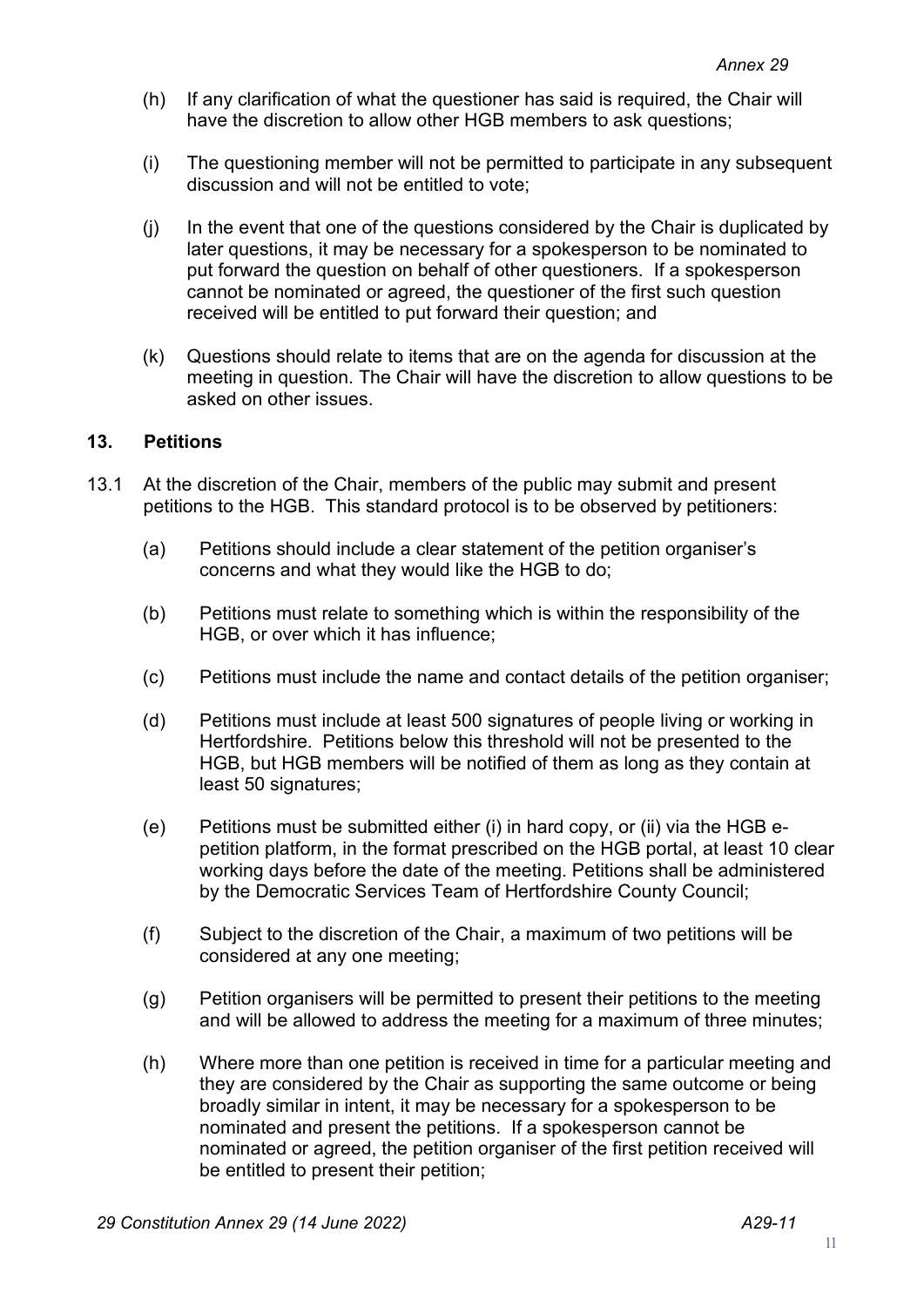- (i) Petitions will be rejected if the Chair considers them to be abusive or libellous, frivolous, vague or ambiguous, rude, offensive, defamatory, scurrilous or time-wasting or require the disclosure of exempt information (normally considered as 'confidential');
- (j) Petitions on the same subject matter will not be accepted within a six-month period, unless there has been a material change of circumstances. Whether there has been a material change in circumstances will be determined by the Chief Legal Officer of Hertfordshire County Council in consultation with the Chair (or Vice-Chair).
- 13.2 Any matters arising from petitions considered by the HGB Scrutiny Committee can be reported to the HGB, as per Standing Order 11.

#### **14. Participation at HGB Meetings by Other Members of Partner Councils or Other Representatives of Partner Bodies**

14.1 At the discretion of the Chair, other elected members of the Councils or the LEP or co-opted members may be entitled to speak and participate at meetings of the HGB.

## **15. Minutes**

- 15.1 The Chair will sign the minutes of the proceedings at the next suitable meeting. The Chair will move that the minutes of the previous meeting be signed as a correct record.
- 15.2 The minutes will be accompanied by a list of agreed action points, which may be discussed in considering the minutes of the previous meeting should they not be specifically listed as items on the agenda for the meeting.

### **16. Exclusion of the Public and Press**

16.1 Members of the public and press may be excluded from meetings in accordance with the Access to Information rules of legislation as applied by the administering authority with regard to the consideration of exempt or confidential information.

### **17. Recording of Proceedings**

- 17.1 The recording in any format of meetings of the HGB is permitted, except:
	- a. Where the Chair, or person presiding over the meeting, rules that filming is being undertaken in such a way that is disruptive or distracting to the good order and conduct of the meeting;
	- b. Where the public have been excluded from the meeting during the consideration of exempt or confidential information (see Standing Order 16).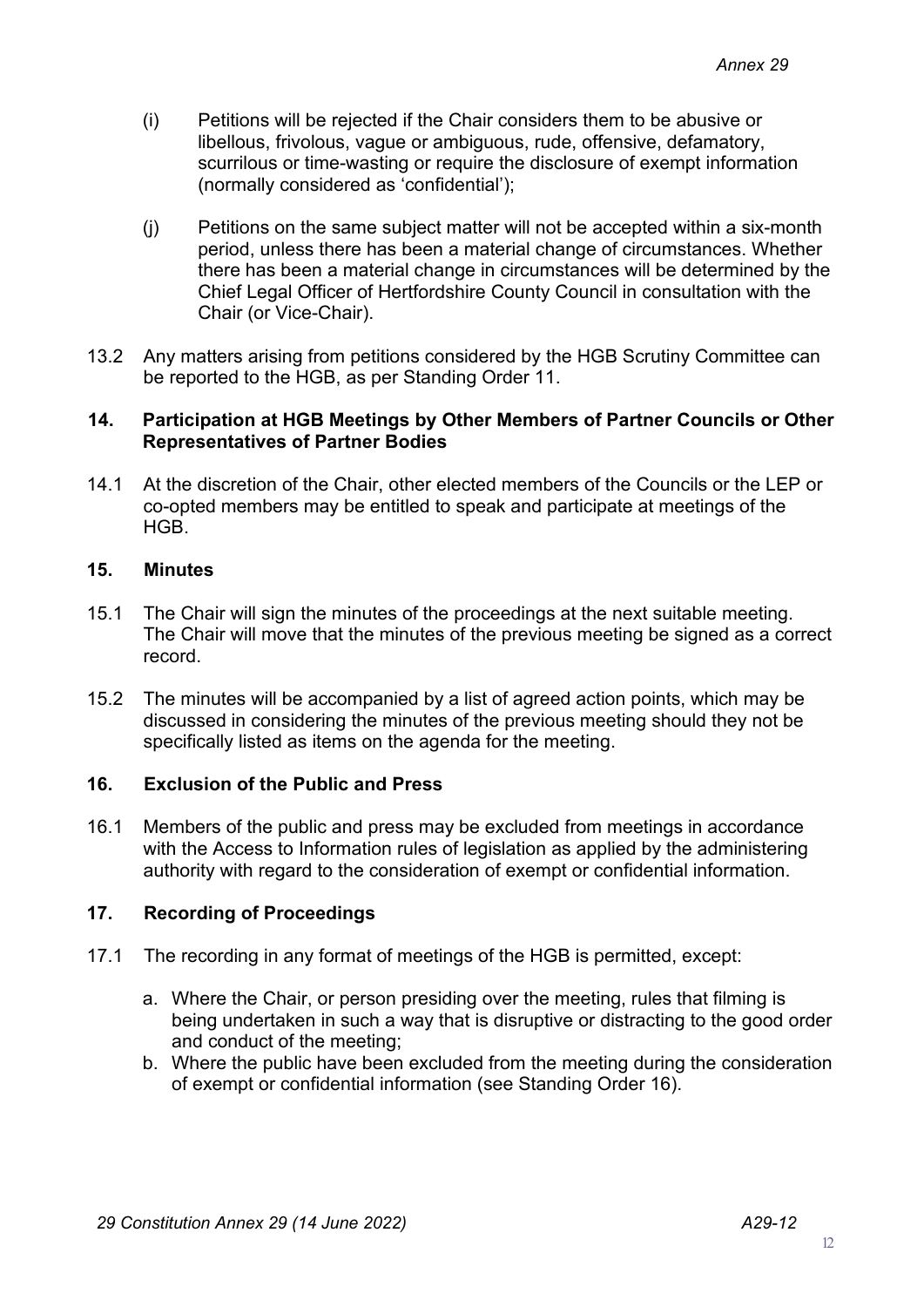## **18. Disturbance by Public**

- 18.1 If a member of the public interrupts proceedings, the Chair, or person presiding over the meeting, will warn the person concerned. If that person continues to interrupt, the Chair will order his or her removal from the meeting room.
- 18.2 If there is a general disturbance in any part of the meeting room open to the public, the Chair, or person presiding over the meeting, may call for that part of the room to be cleared.
- 18.3 If there is a general disturbance making orderly business impossible, the Chair, or person presiding over the meeting, may adjourn the meeting for as long as he or she thinks is necessary.

### **19. Interpretation of Standing Orders**

19.1 The ruling of the Chair of the HGB as to the application of these Standing Orders shall be final.

## **20. Suspension of Standing Orders**

20.1 With the exception of Standing Orders 4, 5, 7.1, 8, 10 and 15, and as far as is lawful, any of these Standing Orders may be suspended by motion passed unanimously by those entitled to vote.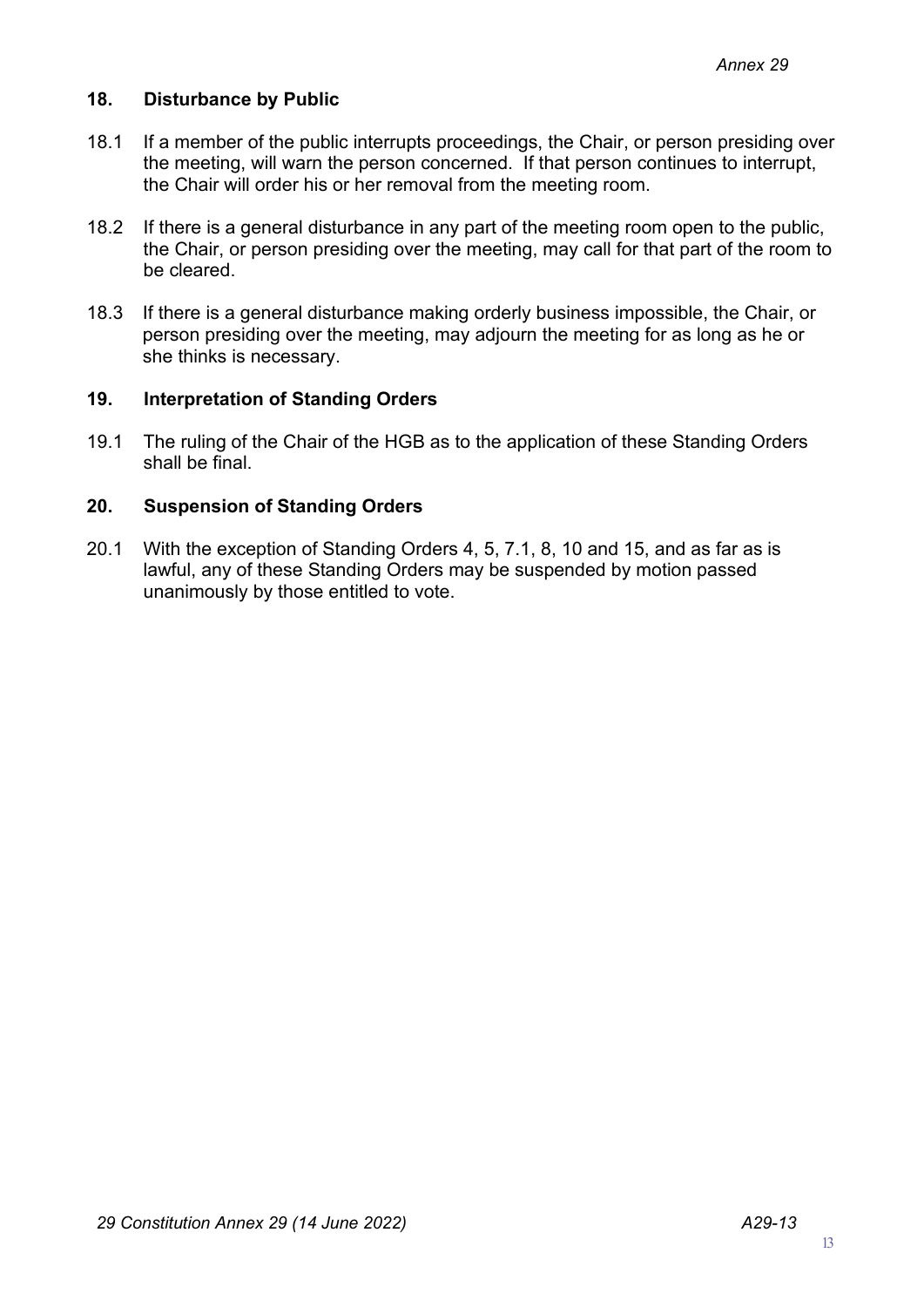# **Appendix 2**

## **HERTFORDSHIRE GROWTH BOARD SCRUTINY COMMITTEE TERMS OF REFERENCE**

### **1. Parties**

Hertfordshire County Council Borough of Broxbourne Council Dacorum Borough Council East Hertfordshire District Council Hertsmere Borough Council North Hertfordshire District Council St Albans City and District Council Stevenage Borough Council Three Rivers District Council Watford Borough Council Welwyn Hatfield Borough Council

# **2. Status**

The Hertfordshire Growth Board Scrutiny Committee has been established by the Councils listed above. It is a joint advisory committee of these Councils, established under section 102(4) of the Local Government Act, 1972.

#### **3. Membership**

3.1 One elected member appointed by each of the member Councils and one member appointed by the LEP (total 12).

## **4. Functions of the HGB Scrutiny Committee**

- 4.1 The HGB Scrutiny Committee is established to advise the HGB with regard to the latter's role in achieving the objectives in the HGB Terms of Reference.
- 4.2 The HGB Scrutiny Committee will act as a forum for discussion with a wider range of members and stakeholders across the Hertfordshire area, so that the HGB benefits from a wider range of expertise in making its decisions.
- 4.3 To this end, the HGB Scrutiny Committee may receive and comment on ("prescrutinise") reports to the HGB, may offer advice to the HGB on the discharge of its functions and may review its work.
- 4.4 The HGB Scrutiny Committee shall develop its own Forward Plan and may submit reports or recommendations to the HGB for consideration, as appropriate.

### **5. Professional and Administrative Support**

5.1 Committee management and administrative support to the HGB Scrutiny Committee will be provided by Hertfordshire County Council.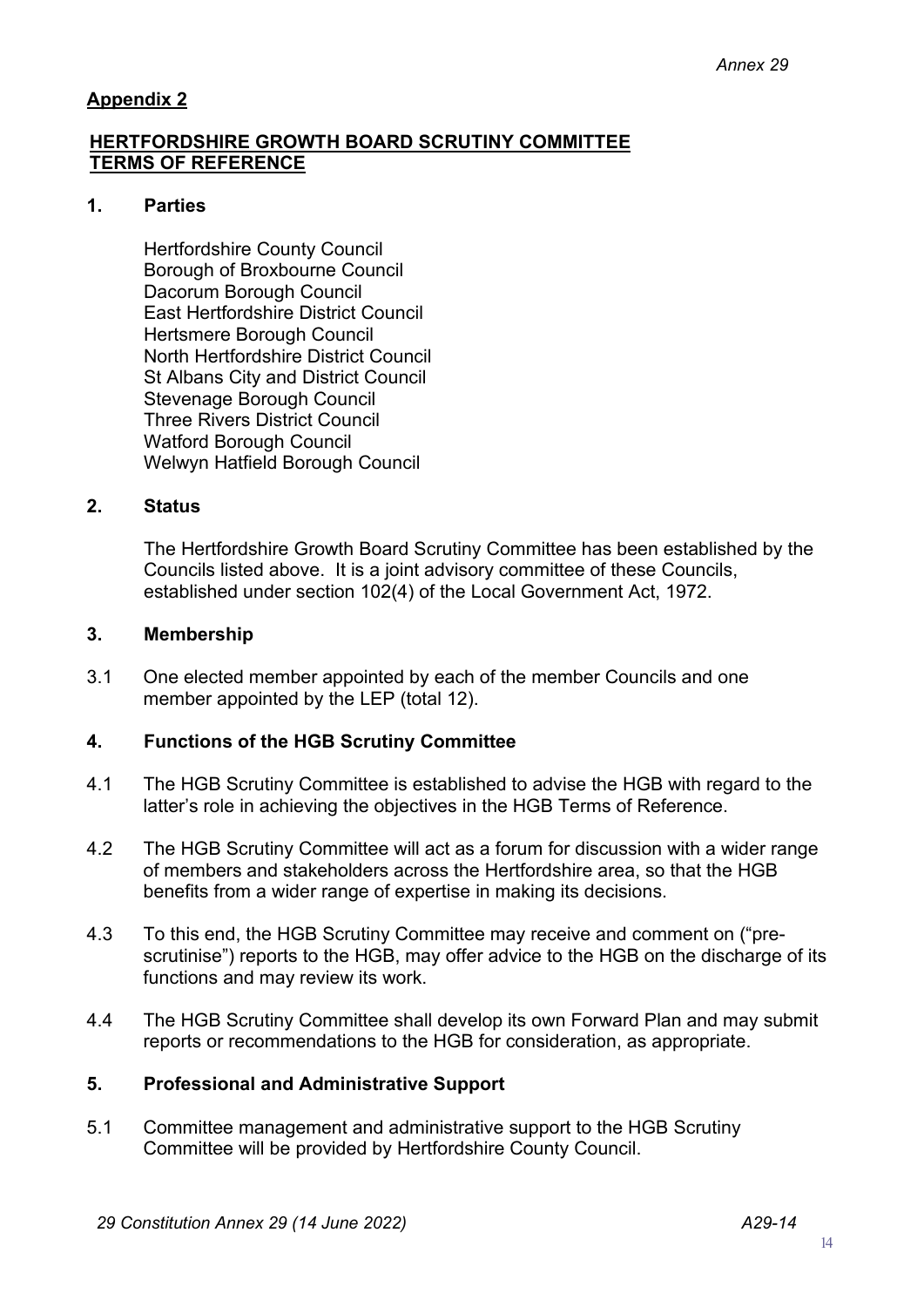5.2 Other professional support will be provided to the HGB Scrutiny Committee on an ad hoc basis as agreed between the Councils.

## **6. Standing Orders**

The HGB Scrutiny Committee will be governed by the Standing Orders set out in Annex A attached to these Terms of Reference.

### **7. Costs**

The costs of running the HGB Scrutiny Committee will be funded from the HGB Growth Fund.

## **Appendix 2 – Annex A**

## **HERTFORDSHIRE GROWTH BOARD SCRUTINY COMMITTEE STANDING ORDERS**

## **1. Membership**

1.1 The HGB Scrutiny Committee will have a membership of 12, with each Council and the LEP being entitled to appoint one member. Members must not be executive members of their appointing authority.

### **2. Alternate or Substitute Members**

- 2.1 Each Council will be entitled to appoint one named alternate or substitute member who may act in all aspects as a voting member of the HGB in the absence of the voting member appointed.
- 2.2 Subject to the discretion of the Chair, the relevant member shall notify the HGB at least 5 working days in advance of the relevant meeting of the identity of their substitute.

### **3. Term of Office**

- 3.1 The term of office of members from the Councils shall end:
	- a. if rescinded by the appointing Council; or
	- b. if the member ceases to be a member of the appointing Council.

### **4. Appointment of Chair and Vice-Chair**

- 4.1 The HGB Scrutiny Committee will appoint a Chair and Vice-Chair at its first meeting.
- 4.2 The appointment of the Chair described in 4.1 shall be for a term up to the first meeting of the HGB Scrutiny Committee that follows both the 2021 local elections and the 2021 Annual Meetings of the constituent Councils (the Post-Election Meeting). At the Post-Election Meeting, the HGB Scrutiny Committee may either reappoint the same member as Chair, or appoint a new Chair for a term of two years.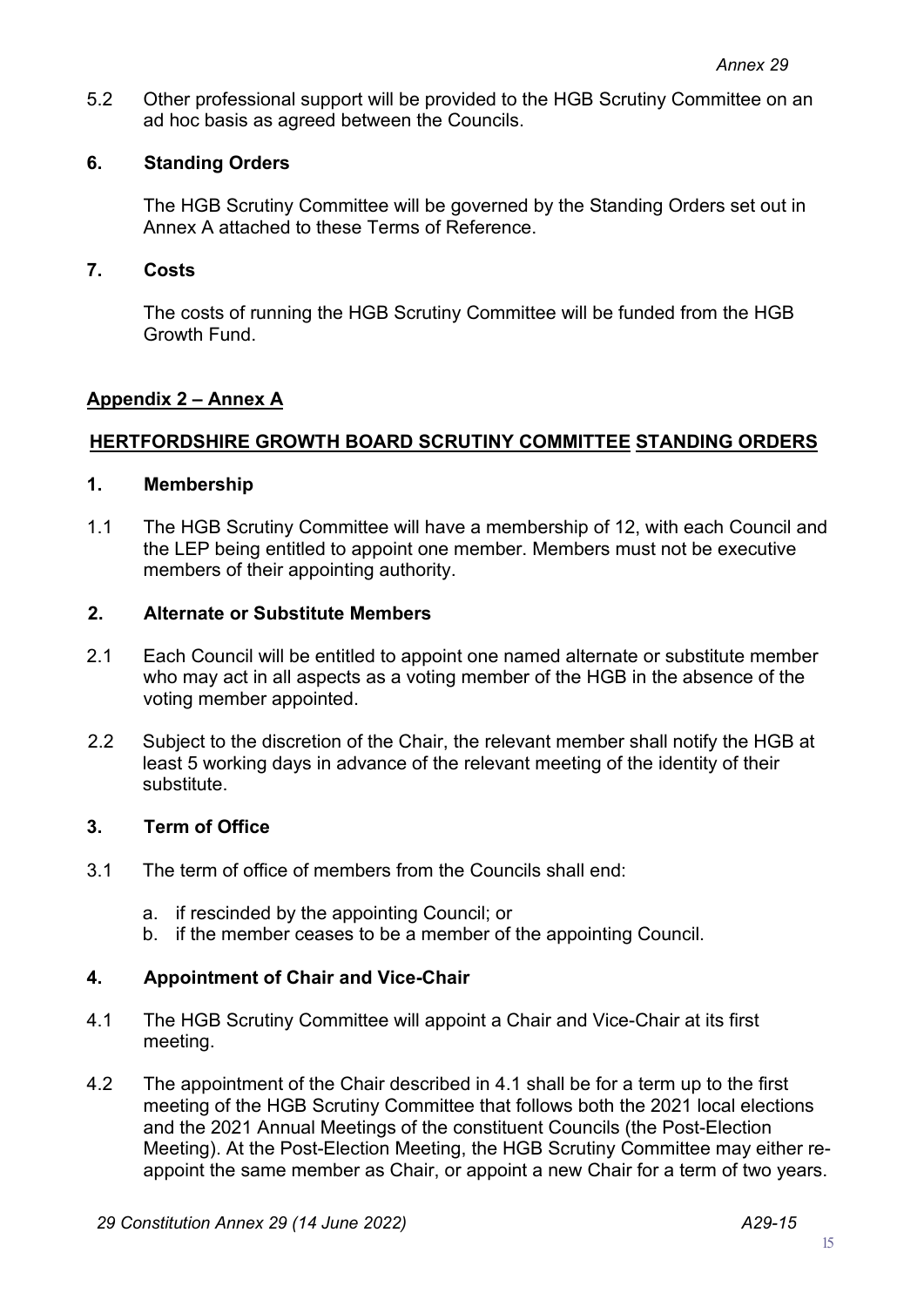Save in the above case, the Chair shall serve a single consecutive term of two years.

- 4.3 There shall be no term limits for Vice-Chairs.
- 4.4 Where there are three or more candidates for appointment and there is, after balloting, no candidate with a clear majority, meaning in this case the votes of more than 50% of members present and voting, the candidate with the least number of votes will withdraw and there will be a fresh ballot of remaining candidates; and so on until a candidate has that majority.

### **5. Quorum**

- 5.1 The quorum for meetings of the HGB Scrutiny Committee will be 7 members.
- 5.2 If there is no quorum at the published start time for the meeting, a period of ten minutes will be allowed, or longer, at the Chair's discretion. If there remains no quorum at the expiry of this period, the meeting will be declared null and void.
- 5.3 If there is no quorum at any stage during a meeting, the person presiding over the meeting will adjourn for a period of ten minutes, or longer, at their discretion. If there remains no quorum at the expiry of this period, the meeting will be closed and the remaining items will be declared null and void.

### **6. Member Conduct**

- 6.1 HGB Scrutiny Committee members appointed by the Councils shall be bound by the Code of Conduct of their nominating authority.
- 6.2 If a member persistently disregards the ruling of the Chair, or person presiding over the meeting, by behaving improperly or offensively or deliberately obstructs business, the Chair, or person presiding over the meeting, may move that the member be not heard further. If seconded, a vote will be taken without discussion.
- 6.3 If the member continues to behave improperly after such a motion is carried, the Chair, or person presiding over the meeting, may move that either the member leaves the meeting or that the meeting is adjourned for a specified period. If seconded, a vote will be taken without discussion.

### **7. Notice of and Summons to Meetings**

- 7.1 Notice will be given to the public of the time and place of any meeting of the HGB Scrutiny Committee in accordance with the Access to Information rules of Hertfordshire County Council.
- 7.2 At least five clear working days before a meeting, a copy of the agenda and associated papers will be sent to every member of the HGB Scrutiny Committee. The agenda will give the date, time and place of each meeting; specify the business to be transacted and will be accompanied by such details as are available.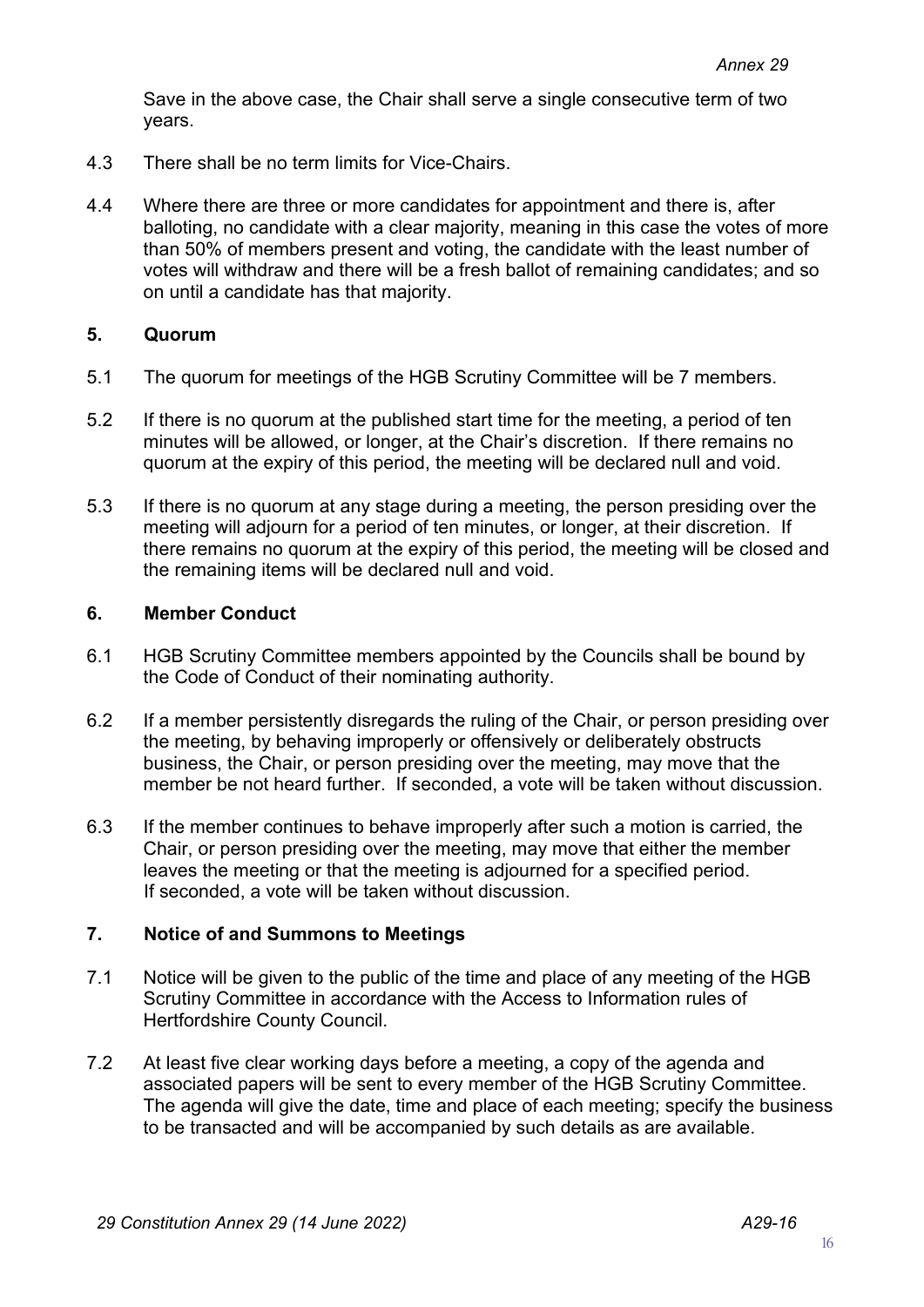## **8. Meeting Frequency**

8.1 The HGB Scrutiny Committee may set its own timetable for meetings, normally on a date preceding meetings of the HGB in order to allow the HGB Scrutiny Committee to consider issues the HGB will be taking decisions on and advise accordingly.

### **9. Virtual Meetings**

- 9.1 The following provisions shall apply to meetings which are scheduled during the period that **The Local Authorities and Police and Crime Panels (Coronavirus) (Flexibility of Local Authority Police and Crime Panel Meetings) (England and Wales) Regulations 2020**, or such other legislation as permits meetings to take place remotely, remain in force.
- 9.2 The HGB may hold any meeting remotely using Zoom, Microsoft Teams, or any other suitable platform, and may live-stream the meeting.
- 9.3 Where it elects to do so, notice of this shall be given to the public in advance, and the platform used shall enable the public to see and hear the proceedings. A link will be made available to enable members of the public whose questions have been selected in accordance with Standing Order 12 to address the HGB. Where a public questioner is unable to access the meeting, or cannot be heard by the Members during the time allocated for his or her question, the Chair shall have discretion to move on to deal with another question, or if the question is the last to be heard, to move on to other business.
- 9.4 Voting shall be managed by the Chair, by either (i) requiring members to vote using the applicable poll function, (ii) requiring members to vote orally in turn, or (iii) any other convenient method.
- 9.5 Where the public and press are excluded under Standing Order 16, members will be required to confirm that there are no other persons present with them who are not entitled to hear or see the proceedings.
- 9.6 The Quorum provisions at paragraph 5 shall apply equally to virtual meetings.

## **10. Voting**

- 10.1 All HGB Scrutiny Committee members will be voting members.
- 10.2 Voting for meetings of the HGB Scrutiny Committee will be conducted on the basis of a simple majority. The Chair shall have a casting vote; the convention shall be that the Chair shall not exercise this.

#### **11. Reports from the HGB Scrutiny Committee to the HGB**

11.1 The Chair of the HGB Scrutiny Committee, or a nominated representative on his or her behalf, will be entitled to attend meetings of the HGB to present reports from the HGB Scrutiny Committee as appropriate.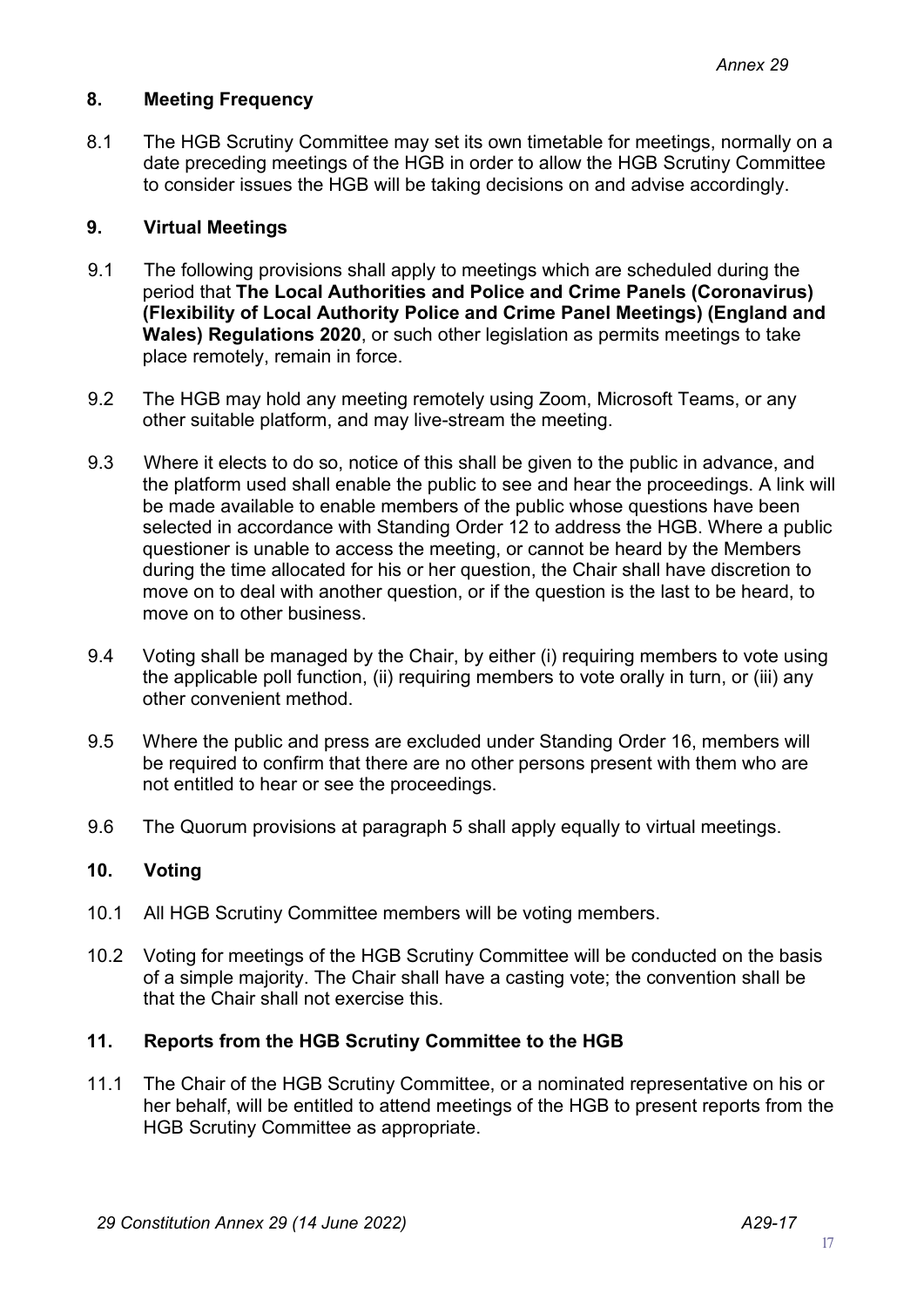## **12. Questions by the Public and Public speaking**

- 12.1 At the discretion of the Chair, members of the public may ask questions at meetings of the HGB Scrutiny Committee. This standard protocol is to be observed by public speakers:
	- (a) There shall be a maximum of six public questions in each meeting, subject to a time limit of 30 minutes. Questions will be addressed on a first-come-firstserved basis with reference to when they were submitted to the HGB, save that questions which in the opinion of the Chair are vexatious shall not be addressed;
	- (b) Notice of the question should be submitted the Chief Legal Officer of Hertfordshire County Council at the latest by 10am three working days before the meeting;
	- (c) Questions must be limited to a maximum of 300 words;
	- (d) Answers will be given in writing and will be circulated at the meeting;
	- (e) With the Chair's permission, the questioner may ask a supplementary question relevant to the original question (or its answer). The questioner's supplementary question must not last longer than two minutes. The answer to the supplementary question may be: (i) an oral answer lasting no more than three minutes; or (ii) where the desired information is contained in a publication of the Council, a reference to that publication; or (iii) in writing (to be available within seven days);or (iv) a combination of the above;
	- (f) Questioners will not be permitted to raise the competence or performance of a member of the HGB Scrutiny Committee or the HGB, nor any matter involving exempt information (normally considered as 'confidential');
	- (g) Questioners cannot make any abusive or defamatory comments, or raise points which in the opinion of the Chair are vexatious;
	- (h) If any clarification of what the questioner has said is required, the Chair will have the discretion to allow other HGB Scrutiny Committee members to ask questions;
	- (i) The questioning member will not be permitted to participate in any subsequent discussion and will not be entitled to vote;
	- (j) In the event that one of the questions considered by the Chair is duplicated by later questions, it may be necessary for a spokesperson to be nominated to put forward the question on behalf of other questioners. If a spokesperson cannot be nominated or agreed, the questioner of the first such question received will be entitled to put forward their question; and
	- (k) Questions should relate to items that are on the agenda for discussion at the meeting in question. However, the Chair will have discretion to allow questions to be asked on other issues.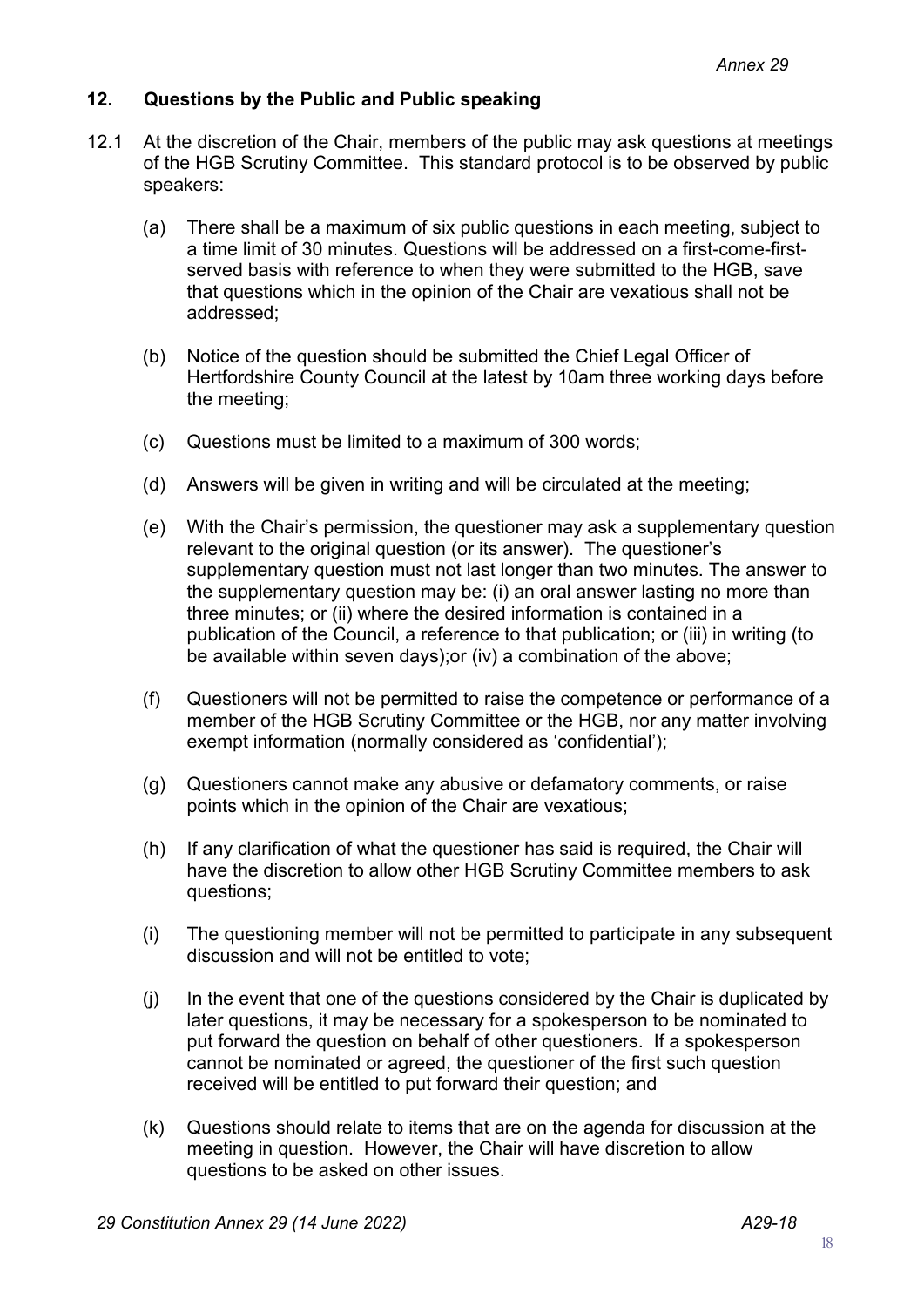# **13. Petitions**

- 13.1 At the discretion of the Chair, members of the public may submit and present petitions to the HGB Scrutiny Committee. This standard protocol is to be observed by petitioners:
	- (a) Petitions should include a clear statement of the petition organiser's concerns and what they would like the HGB Scrutiny Committee to do;
	- (b) Petitions must relate to something which is within the responsibility of the HGB Scrutiny Committee, or over which it has influence;
	- (c) Petitions must include the name and contact details of the petition organiser;
	- (d) Petitions must include at least 500 signatures of people living or working in Hertfordshire. Petitions below this threshold will not be presented to the HGB Scrutiny Committee, but HGB Scrutiny Committee members will be notified of them as long as they contain at least 50 signatures;
	- (e) Petitions must be submitted either (i) in hard copy, or (ii) via the HGB epetition platform, in the format prescribed on the HGB portal, at least 10 clear working days before the date of the meeting. Petitions shall be administered by the Democratic Services Team of Hertfordshire County Council;
	- (f) Subject to the discretion of the Chair, a maximum of two petitions will be considered at any one meeting;
	- (g) Petition organisers will be permitted to present their petitions to the meeting and will be allowed to address the meeting for a maximum of three minutes;
	- (h) Where more than one petition is received in time for a particular meeting and they are considered by the Chair as supporting the same outcome or being broadly similar in intent, it may be necessary for a spokesperson to be nominated and present the petitions. If a spokesperson cannot be nominated or agreed, the petition organiser of the first petition received will be entitled to present their petition;
	- (i) Petitions will be rejected if the Chair considers them to be abusive or libellous, frivolous, vague or ambiguous, rude, offensive, defamatory, scurrilous or timewasting or require the disclosure of exempt information (normally considered as 'confidential');
	- (j) Petitions on the same subject matter will not be accepted within a six-month period, unless there has been a material change of circumstances. Whether there has been a material change in circumstances will be determined by the Chief Legal Officer of Hertfordshire County Council in consultation with the Chair (or Vice-Chair).
- 13.2 Any matters arising from petitions considered by the HGB Scrutiny Committee can be reported to the HGB as per Standing Order 10.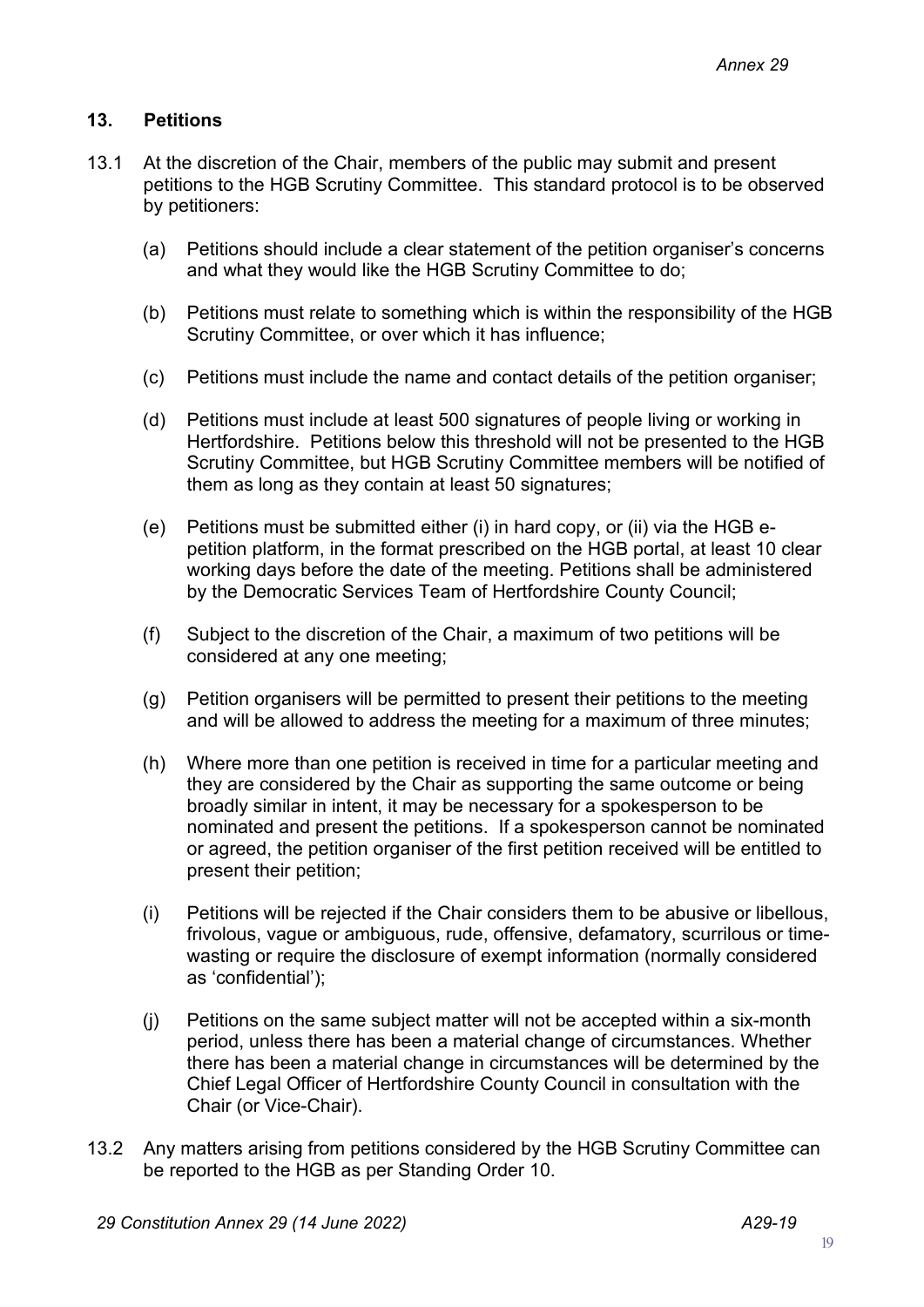### **14. Participation at HGB Scrutiny Committee Meetings by Other Members of Partner Councils or Other Representatives of Partner Bodies**

14.1 At the discretion of the Chair, other elected members of the Councils, or representatives from the LEP or other co-opted members, may be entitled to speak and participate at meetings of the HGB Scrutiny Committee.

# **15. Minutes**

- 15.1 The Chair will sign the minutes of the proceedings at the next suitable meeting. The Chair will move that the minutes of the previous meeting be signed as a correct record. The only part of the minutes that can be discussed is their accuracy.
- 15.2 The minutes will be accompanied by a list of agreed action points, which may be discussed in considering the minutes of the previous meeting should they not be specifically listed as items on the agenda for the meeting.

## **16. Exclusion of the Public and Press**

16.1 Members of the public and press may be excluded from meetings in accordance with the Access to Information legislation as applied by the administering authority with regard to the consideration of exempt or confidential information.

## **17. Recording of Proceedings**

- 17.1 The recording in any format of meetings of the HGB Scrutiny Committee is permitted, except:
	- a. Where the Chair, or person presiding over the meeting, rules that filming is being undertaken in such a way that is disruptive or distracting to the good order and conduct of the meeting; and/or
	- b. Where the public have been excluded from the meeting during the consideration of exempt or confidential information (see standing order 16).

# **18. Disturbance by the Public**

- 18.1 If a member of the public interrupts proceedings, the Chair, or person presiding over the meeting, will warn the person concerned. If the individual continues to interrupt, the Chair will order his or her removal from the meeting room.
- 18.2 If there is a general disturbance in any part of the meeting room open to the public, the Chair, or person presiding over the meeting, may call for that part of the room to be cleared.
- 18.3 If there is a general disturbance making orderly business impossible, the Chair, or person presiding over the meeting, may adjourn the meeting for as long as he or she thinks is necessary.

# **19. Interpretation of Standing Orders**

19.1 The ruling of the Chair as to the application of these Standing Orders shall be final.